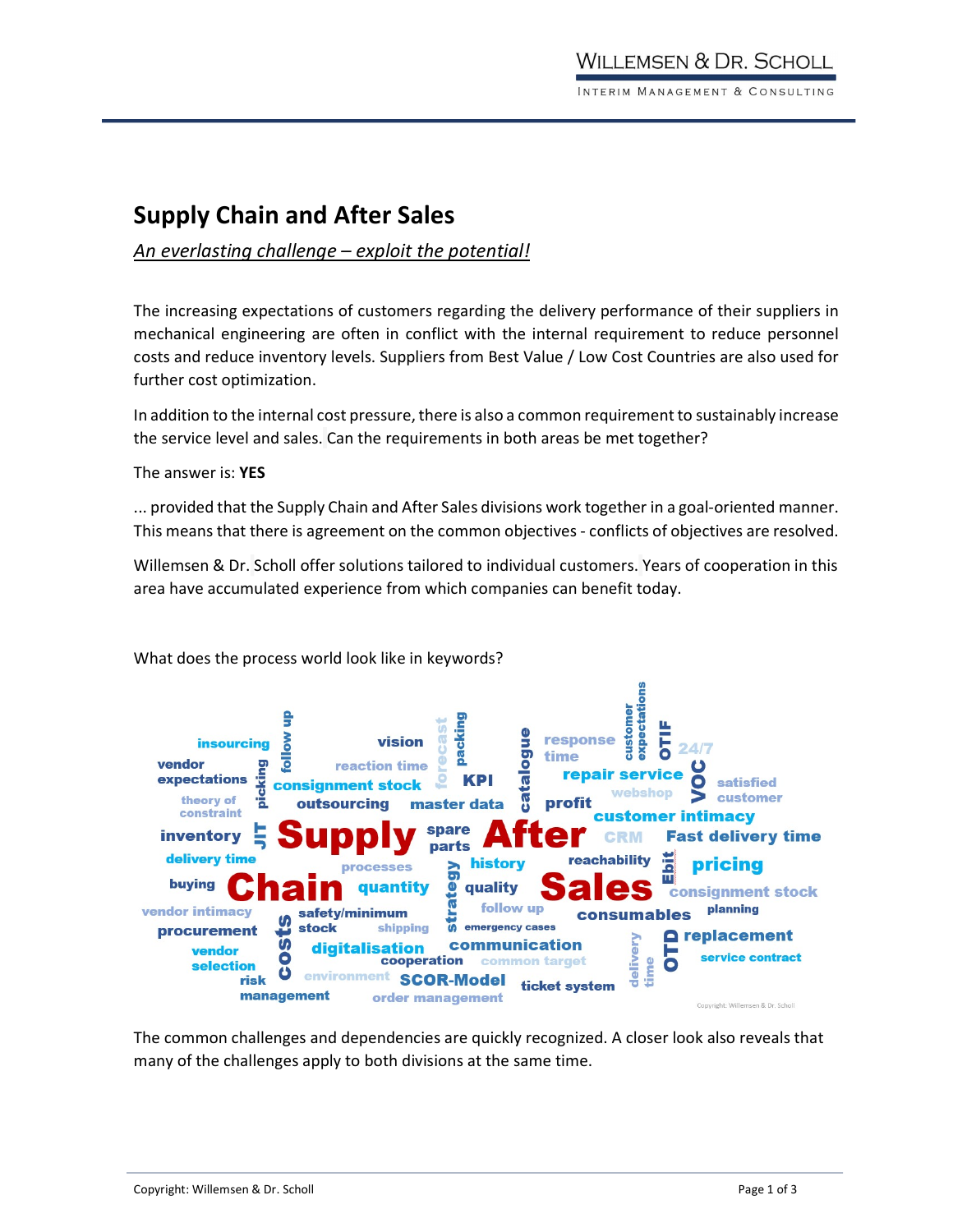#### Actual situation at the machine supplier:

- Inhomogeneous and only partially predictable customer behavior with regard to order frequency, quantity (bull whip effects) and time of order
- The UTP can often only provide a forecast for a fraction of its articles.
- Many articles only have a quantity of 1 per year
- A large part of articles are only sold every 2-3 years
- Customers buy different quantities depending on their needs
- Customers expect stable prices, no loss of quality and different delivery times (immediately to sometime)
- Suppliers (internal & external) do not always meet delivery dates
- Internal processes are becoming more complicated (compliance, structures, laws, new employees)
- In order to be able to deliver as quickly as possible and at the best price, the purchasing department ideally needs early forecasts about the requirements

#### Customer expectations:

- Delivery times and prices in line with the market
- Meeting deadlines and commitments
- Fast, uncomplicated and timely communication
- Competent contacts
- Respond to requests immediately
- Quick support in an emergency
- Easy processing of orders

In some companies, however, the gap between the customer's expectations and their own range of services is widening. Customer anger is increasing, which in turn leads to additional internal work in the company to appease customers. As a result, the cost per customer request increases and employee satisfaction decreases. Especially in times of crisis, companies face major challenges here.

Own advantages are getting less, which in turn plays into the hands of the respective market competitors.

The common entrepreneurial goal is:

### Increase customer satisfaction and revenue while reducing costs and improving delivery performance.

A company can only successfully achieve these goals if the departments involved, After Sales, Supply Chain and Operations, jointly develop a concept to tackle the complex processes. As a rule, each area on its own will not make it. The reasons for this are the respective interdependencies. Another reason is often run-in processes that no longer meet current market requirements.